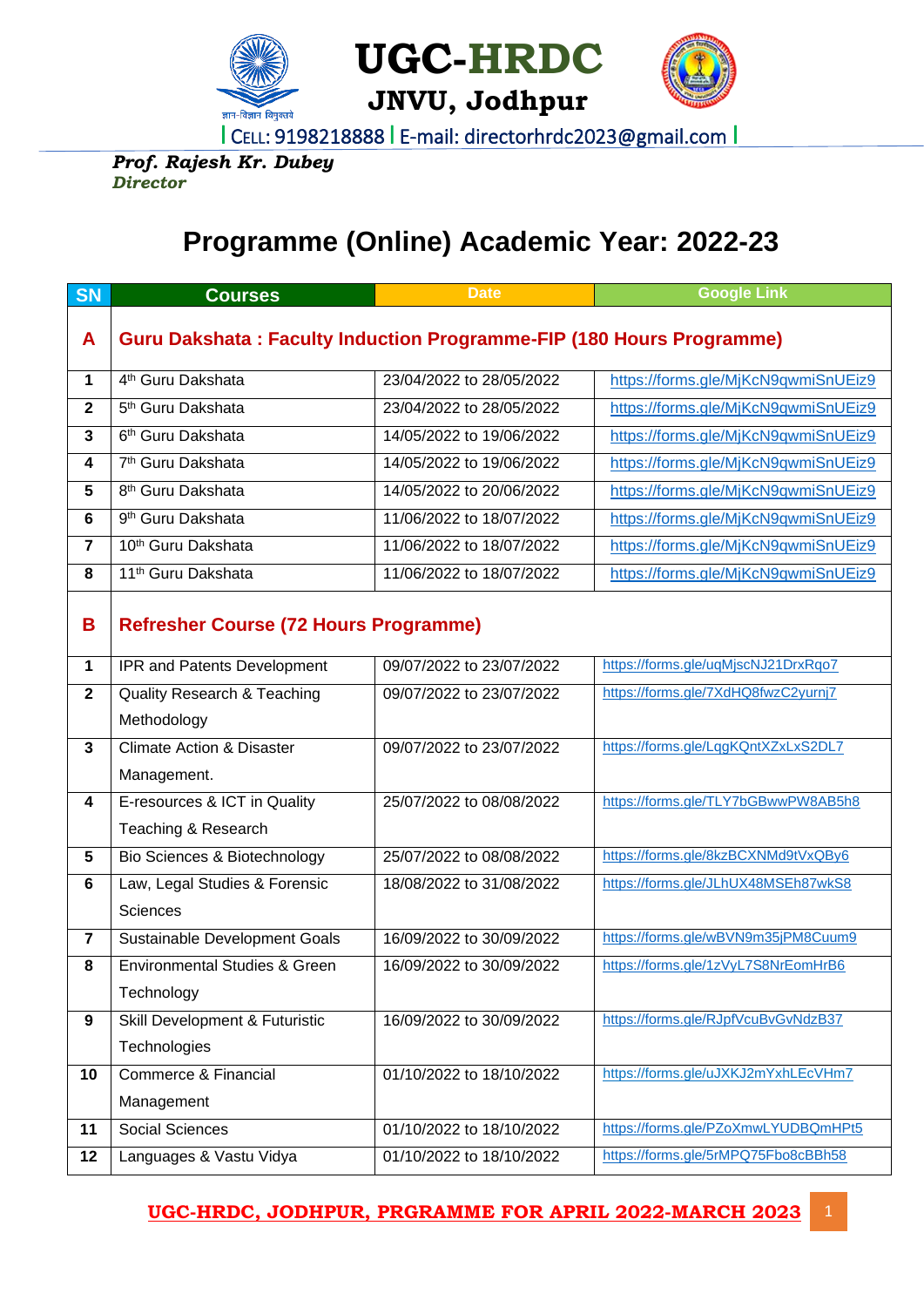## **Join for Academic Excellence & Carrier Progression**

| C                       | <b>Short Term Courses (36 Hours Programme)</b>                               |                          |                                     |
|-------------------------|------------------------------------------------------------------------------|--------------------------|-------------------------------------|
| $\mathbf 1$             | Cyber Laws & Cyber Security                                                  | 18/08/2022 to 24/08/2022 | https://forms.gle/nBqb8UuPG1B9b11N9 |
| $\mathbf{2}$            | Cow Resource Management for<br>Atmanirbhar Bharat                            | 16/09/2022 to 23/09/2022 | https://forms.gle/hnTc53m4BrDHWjQe9 |
| 3                       | Organic Farming Technology for<br>Atmanirbhar Bharat                         | 16/09/2022 to 23/09/2022 | https://forms.gle/kBY2JbgmSrvSuDfC7 |
| 4                       | <b>Aromatic &amp; Medicinal Plants</b>                                       | 16/09/2022 to 23/09/2022 | https://forms.gle/42C5hPxzaaaEpWVD8 |
| $5\phantom{.0}$         | <b>MOOCs &amp; Online Education</b>                                          | 25/07/2022 to 31/07/2022 | https://forms.gle/KA8VtikkzjkuDy1u7 |
| 6                       | AI, ML, Block Chain and IoT                                                  | 25/07/2022 to 31/07/2022 | https://forms.gle/v8VaDt8t21PAYjes8 |
| $\overline{\mathbf{r}}$ | Naturopathy, Yoga and Wellness                                               | 08/08/2022 to 15/08/2022 | https://forms.gle/mh2bstkt5aBxkc9f8 |
| 8                       | <b>Amrit Mahotsay and HEIs</b>                                               | 08/08/2022 to 15/08/2022 | https://forms.gle/kv7UDPKnBFhx4uAw8 |
| 9                       | <b>Biofuel and Sustainability</b>                                            | 01/12/2022 to 07/12/2022 | https://forms.gle/V3nYjFDgCa7nZxBw7 |
| 10                      | Fruits & Vegetables for Livelihood                                           | 01/12/2022 to 07/12/2022 | https://forms.gle/HYxUrTKDm2z4yPpj6 |
| 11                      | Neuro Linguists Programming                                                  | 01/12/2022 to 07/12/2022 | https://forms.gle/GVRZxjcCWs7ZKsLi9 |
| 12                      | Food, Life and Spirituality                                                  | 01/12/2022 to 07/12/2022 | https://forms.gle/pSeYd23FPtjJ3H1L9 |
| 13                      | Visual & Performing Arts                                                     | 12/12/2022 to 19/12/2022 | https://forms.gle/6YM1T51nwTb3i4yG6 |
| 14                      | Human Rights, Counselling & Psychology                                       | 12/12/2022 to 19/12/2022 | https://forms.gle/MfUtDedESe2fh1ye9 |
| 15                      | Education, Alumni and Industry Meet                                          | 12/12/2022 to 19/12/2022 | https://forms.gle/UGnthuwUkpGgVrcK6 |
| 16                      | IPR, Innovations and Start-Up                                                | 09/07/2022 to 16/07/2022 | https://forms.gle/Nn7Gc1jmD7WdhAUo7 |
| 17                      | Technology identification,                                                   | 09/07/2022 to 16/07/2022 | https://forms.gle/YZ2YYZtZKQgzhgk8A |
|                         | Incubation and Transfer                                                      |                          |                                     |
| 18                      | <b>Principals and Educators Meet</b>                                         |                          |                                     |
| D                       | <b>Webinar (1Day)</b>                                                        |                          |                                     |
| 1                       | <b>Professional Ethics and Values</b>                                        | 23/07/2022               | https://forms.gle/yWdVXMwfbTiFfzyVA |
| $\mathbf{2}$            | Webinar International Year of Millets &<br><b>Coarse Grains for Wellness</b> | 01/12/2022               | https://forms.gle/575x1oMa7axyBhda8 |
| 3                       | Webinar Start-up and Incubation<br>Centre for EDP                            | 09/07/2022               | https://forms.gle/P729qSW6dzhmA9Dp8 |
| 4                       | <b>Webinar Projects Proposals</b><br>Formulation and Implementations         | 16/07/2022               | https://forms.gle/M79Mt7QL9SFmpey18 |
| 5                       | Webinar Climate Change and HEIs,                                             | 23/08/2022               | https://forms.gle/TieE8SmwaEdwLj5r6 |